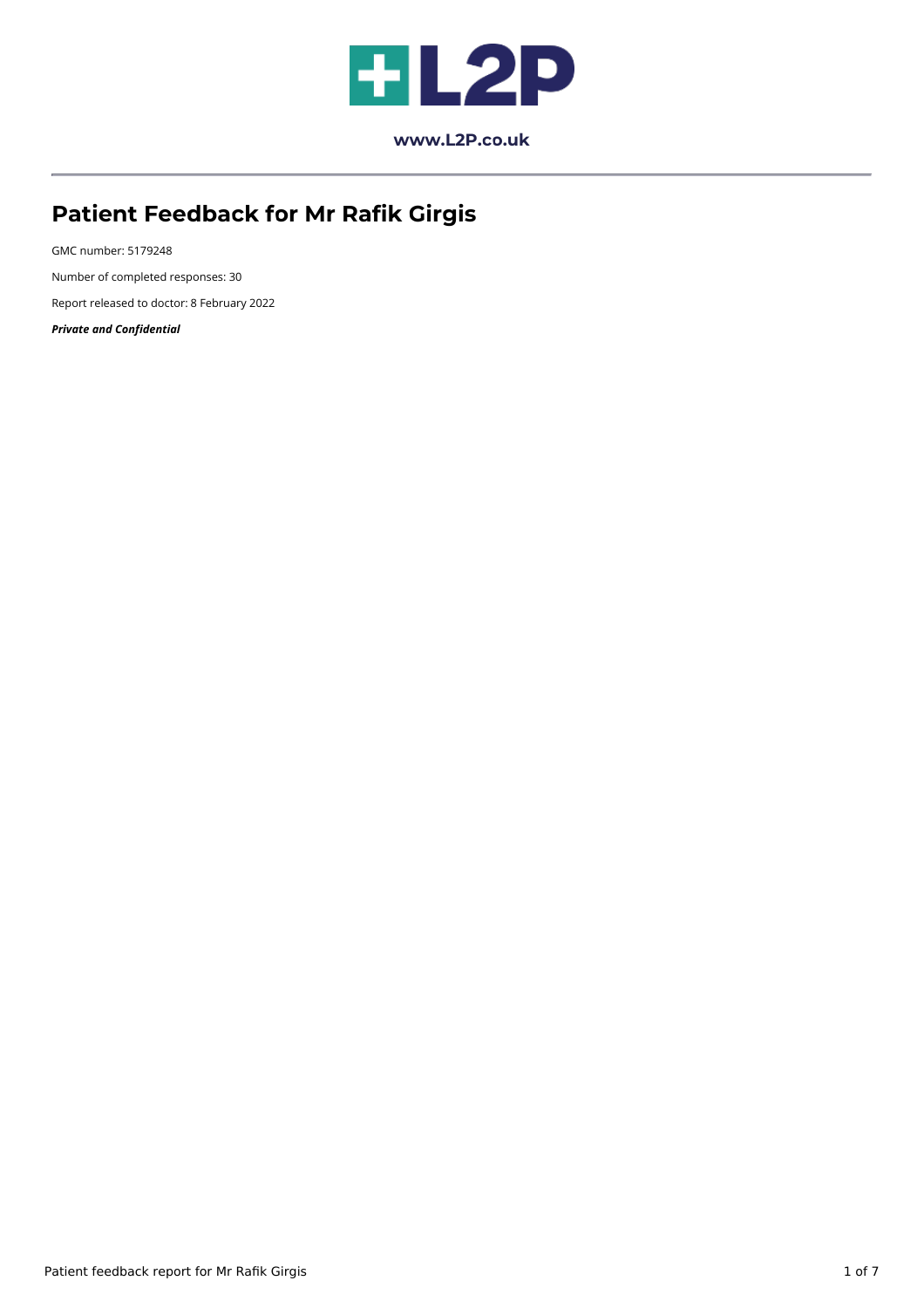## **Introduction**

#### **Multi-source feedback report**

The L2P multi-source feedback is based on the extensive research done by the GMC in preparation for Revalidation. The GMC colleague and patient questionnaires have been found to map well onto the competencies required for 'Good Medical Practice'.

For a full review and references of the work undertaken on behalf of the GMC and the findings of the research led by the Primary Care Research Group, Peninsula College of Medicine and Dentistry, Exeter, please see GMC Multi-Source Feedback [Questionnaires](https://www.gmc-uk.org/-/media/documents/guidance-for-appraisers---pms-45189197.pdf) - Interpreting and handling multisource feedback results: Guidance for appraisers. This will give the background to the work underpinning the MSF process for you and your MSF facilitator and help you interpret and handle the MSF results (Chapter 5 onwards).

"It is important to remember that MSF results are intended to be formative in nature, rather than summative. For the purposes of revalidation, and within the formal appraisal process, the MSF results should be considered alongside the full range of other evidence that the doctor collects during each five-year revalidation cycle.

"In relation to self-assessment questionnaires, recent literature suggests that supported self-reflection on feedback evidence is a valuable element of self-directed professional development and that disagreement with negative feedback can affect the likelihood that doctors will act on such feedback."

Campbell, Wright 2012

#### **GMC patient questionnaire (PQ)**

The GMC patient questionnaire comprises 9 core items which assess the doctor's consultation skills and aspects of their probity. Other items collect information about the context in which the questionnaire has been completed and about the patient.

#### **Understanding the data**

The tables show you the percentage of respondents who expressed an opinion for a particular question. Some questions have an option to answer 'Does not apply' or 'Don't know' - these answers are not counted in the percentages.

Where questions are optional, the tables show you the percentage of respondents who answered that question, which may be fewer than the total number of respondents.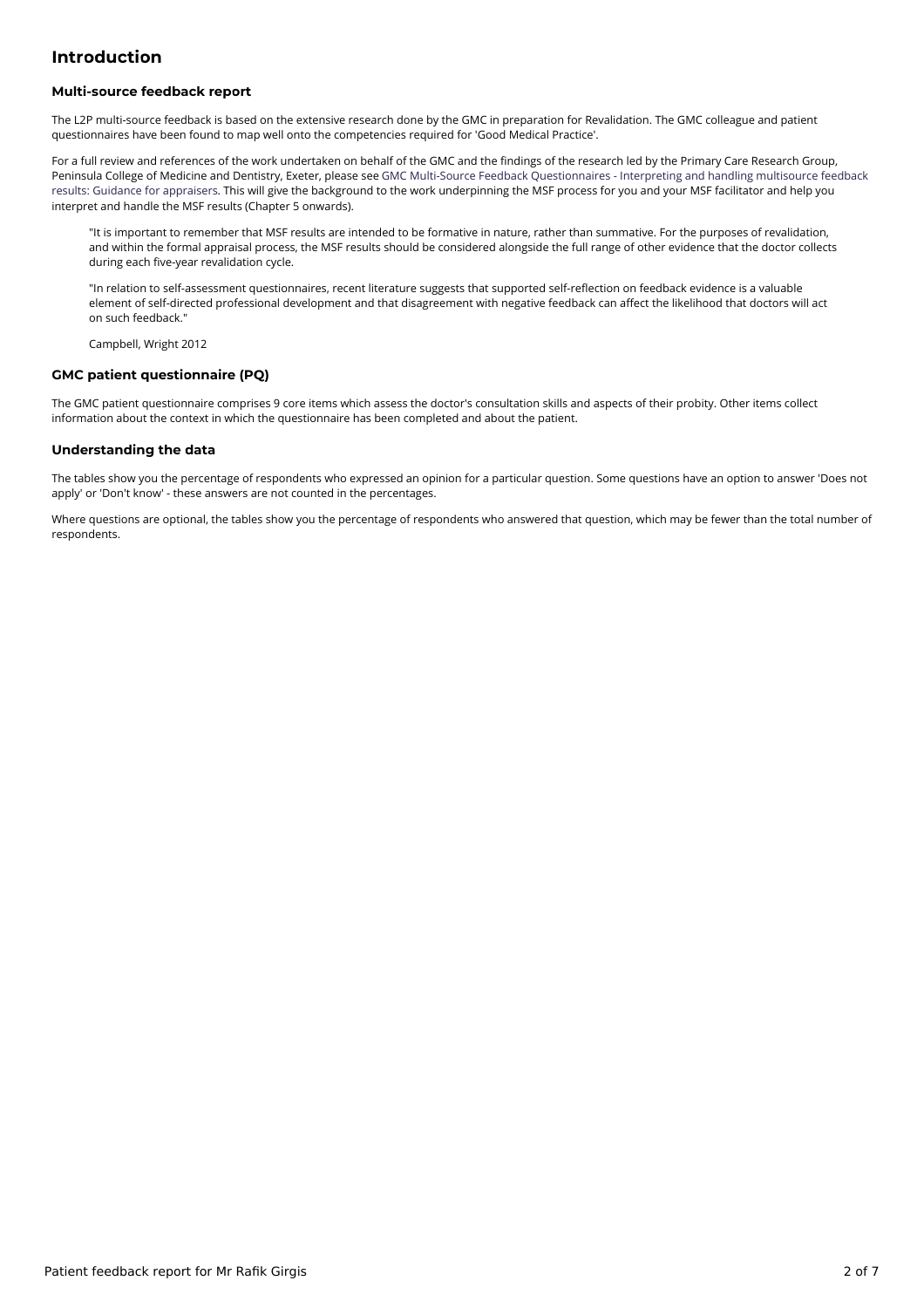# **Patient feedback**

## **Who are you filling in this questionnaire for?**

| Yourself                   | 97% |
|----------------------------|-----|
| <b>Your child</b>          | 0%  |
| Your spouse or partner     | 0%  |
| Another relative or friend | 3%  |

## **Which of the following best describes the reason you saw the doctor today?**

| To ask for advice                                               | 0%  |
|-----------------------------------------------------------------|-----|
| Because of an ongoing problem                                   | 10% |
| For treatment (including prescriptions)                         | 16% |
| Because of a one-off problem                                    | 6%  |
| For a routine check                                             | 55% |
| Other - please give details                                     | 13% |
| <b>Other answers:</b> show 4 other answers hide 4 other answers |     |
| For final check up.                                             |     |
| Follow up appt following surgery.                               |     |
| Outpatient follow up after cataract op.                         |     |
| Follow up from recent cataract removal.                         |     |

## **How important to your health and wellbeing was your reason for visiting the doctor today?**

| $\vert$ 1 - not very important | 3%  |
|--------------------------------|-----|
|                                | 0%  |
|                                | 3%  |
| 4                              | 10% |
| $5$ - very important           | 83% |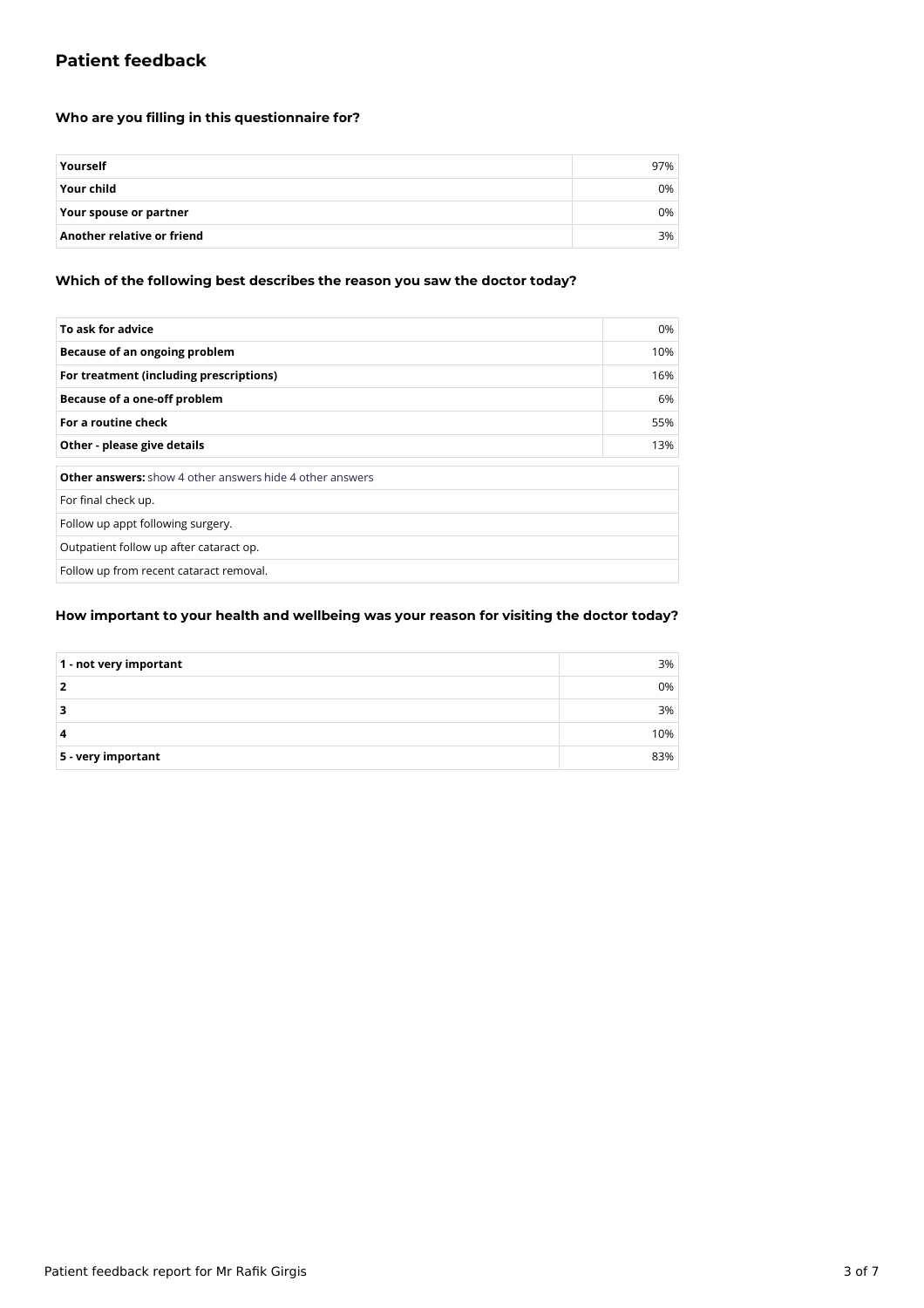## **How good was your doctor today at each of the following?**

|                                                    | Poor | Less than<br>satisfactory | Satisfactory | Good | Very good | Does not<br>apply | Average |
|----------------------------------------------------|------|---------------------------|--------------|------|-----------|-------------------|---------|
| <b>Being polite</b>                                | 0%   | 0%                        | 0%           | 3%   | 97%       | 0%                | 4.97    |
| Making you feel at ease                            | 0%   | 0%                        | 0%           | 3%   | 97%       | 0%                | 4.97    |
| Listening to you                                   | 0%   | 0%                        | 0%           | 3%   | 97%       | 0%                | 4.97    |
| Assessing your medical condition                   | 0%   | 0%                        | 0%           | 7%   | 93%       | 0%                | 4.93    |
| <b>Explaining your condition and treatment</b>     | 0%   | 0%                        | 0%           | 3%   | 97%       | 0%                | 4.97    |
| Involving you in decisions about your<br>treatment | 0%   | 0%                        | 0%           | 3%   | 97%       | 0%                | 4.97    |
| Providing or arranging treatment for you           | 0%   | 0%                        | 0%           | 3%   | 93%       | 3%                | 4.97    |

## **Do you agree with the following?**

|                                                            | <b>Strongly</b><br>disagree | <b>Disagree</b> | <b>Neutral</b> | Agree | Strongly<br>agree | Does not<br>apply | Average |
|------------------------------------------------------------|-----------------------------|-----------------|----------------|-------|-------------------|-------------------|---------|
| This doctor will keep information about<br>me confidential | 0%                          | 0%              | 3%             | 17%   | 80%               | 0%                | 4.77    |
| This doctor is honest and trustworthy                      | 0%                          | 0%              | 0%             | 17%   | 83%               | 0%                | 4.83    |

## **I am confident about this doctor's ability to provide care**

| Yes | 100% |
|-----|------|
| No  | 0%   |

#### **I would be completely happy to see this doctor again**

| Yes | 100% |
|-----|------|
| No  | 0%   |

## **Was this visit with your usual doctor?**

| Ye: | 39% |
|-----|-----|
| No  | 1%  |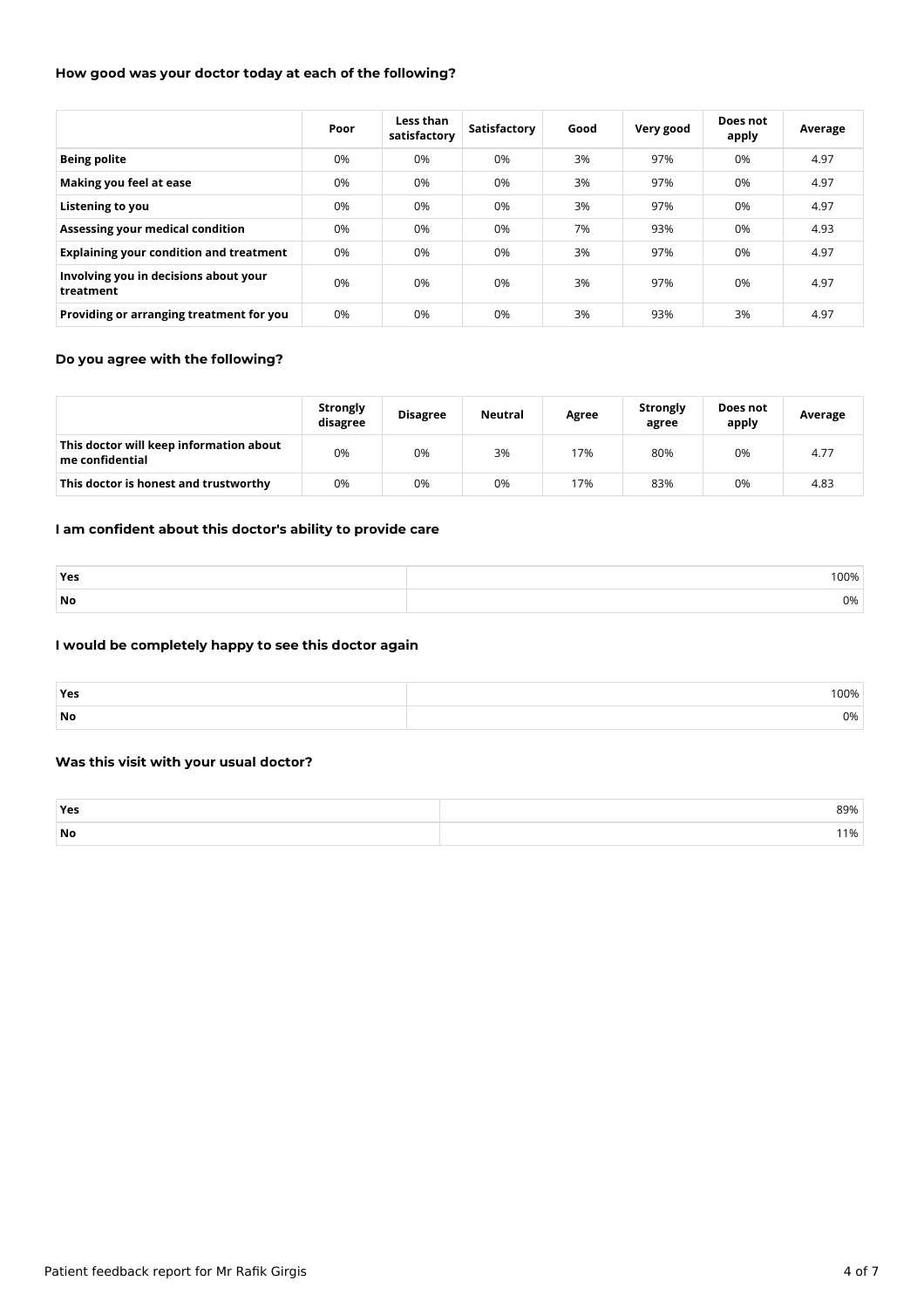#### **Please describe any ways the doctor could have improved your experience today.**

Everything was excellent & I would recommend him to anyone. I was completely happy with my experience. No everything explained. None. Better time keeping. Nothing, treatment superb. Cannot think of anything. Excellent care. Cup of coffee? None. Everything was perfect. Can't be improved. Mr Girgis is excellent, knowledgeable & professional.

#### **Please add any other comments you want to make about this doctor.**

Clear, concise information given. Caring & understanding manner. Fully committed to giving best care & advice. Very pleased & put me at my ease with his confidence. Wonderful. A lovely man who puts you completely at ease. Very good treatment. Exceptional, skilled, caring & polite warm & friendly. He gives you confidence in the decision you are making. Lovely man who put me totally at ease. Very relaxing, approachable & empathetic demeamour. Very pleased with treatment. Considerate & funny. Through out the process! Felt confident that Mr Girgis was thorough. Excellent. Would recommend Doctor to friends. Friendly, happy chap. Friendly, understanding. I'm very confident in his advice & ability. Excellent service. I would recommend Mr Girgis & have to all my family & friends.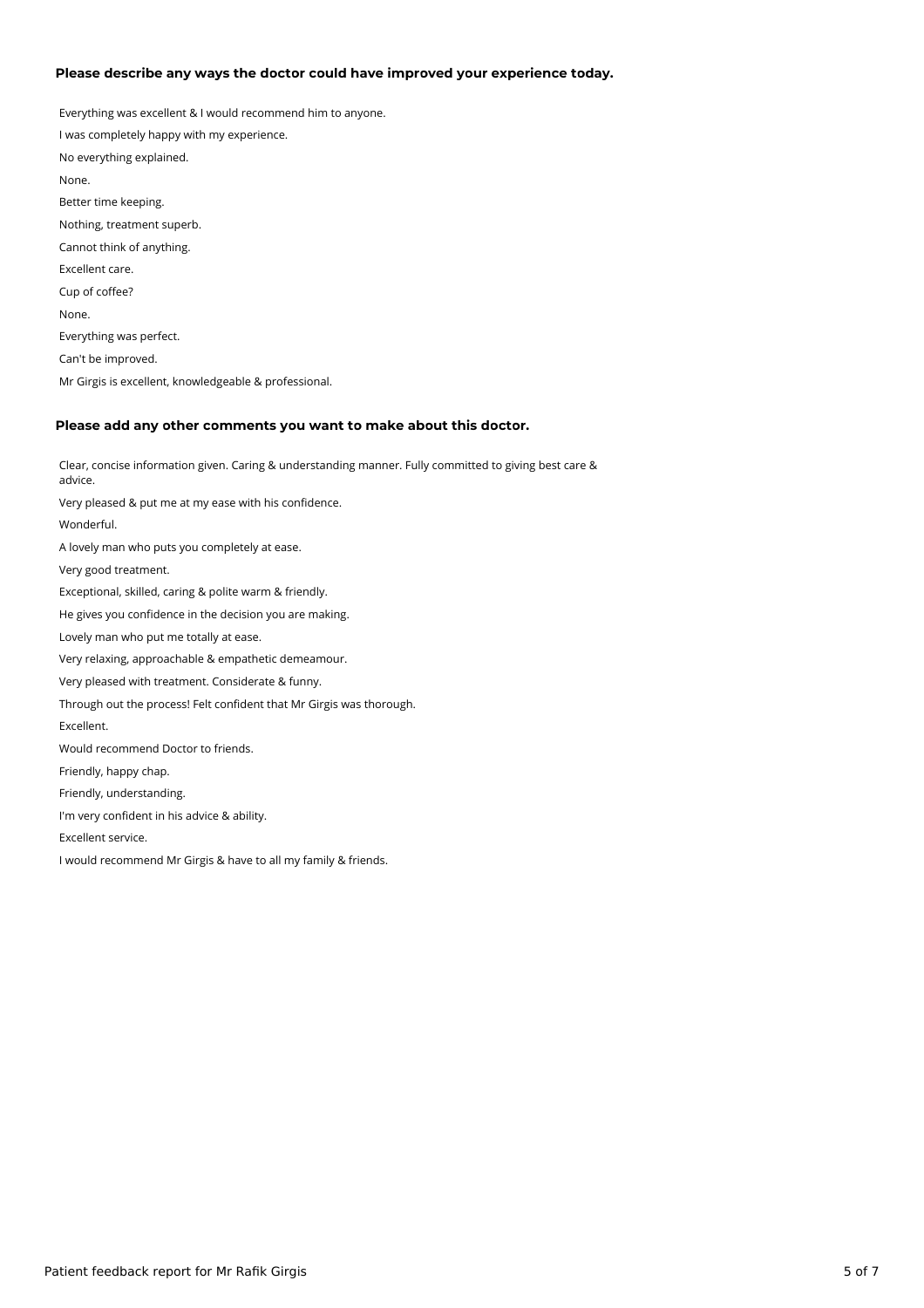# **Demographics**

## **Your gender**

| Female | 61%         |
|--------|-------------|
| Male   | <b>DO04</b> |

## **Your age**

| Under 15 | 0%  |
|----------|-----|
| 15 to 20 | 0%  |
| 21 to 40 | 0%  |
| 41 to 60 | 25% |
| Over 60  | 75% |

## **Your ethnic group/cultural background**

| <b>British</b>                   | 90% |
|----------------------------------|-----|
| Irish                            | 0%  |
| <b>Other White background</b>    | 7%  |
| <b>White and Black Caribbean</b> | 0%  |
| <b>White and Black African</b>   | 0%  |
| <b>White and Asian</b>           | 0%  |
| <b>Other Mixed background</b>    | 0%  |
| Indian                           | 3%  |
| Pakistani                        | 0%  |
| <b>Bangladeshi</b>               | 0%  |
| <b>Other Asian background</b>    | 0%  |
| Caribbean                        | 0%  |
| African                          | 0%  |
| <b>Other Black background</b>    | 0%  |
| Chinese                          | 0%  |
| Any other background             | 0%  |